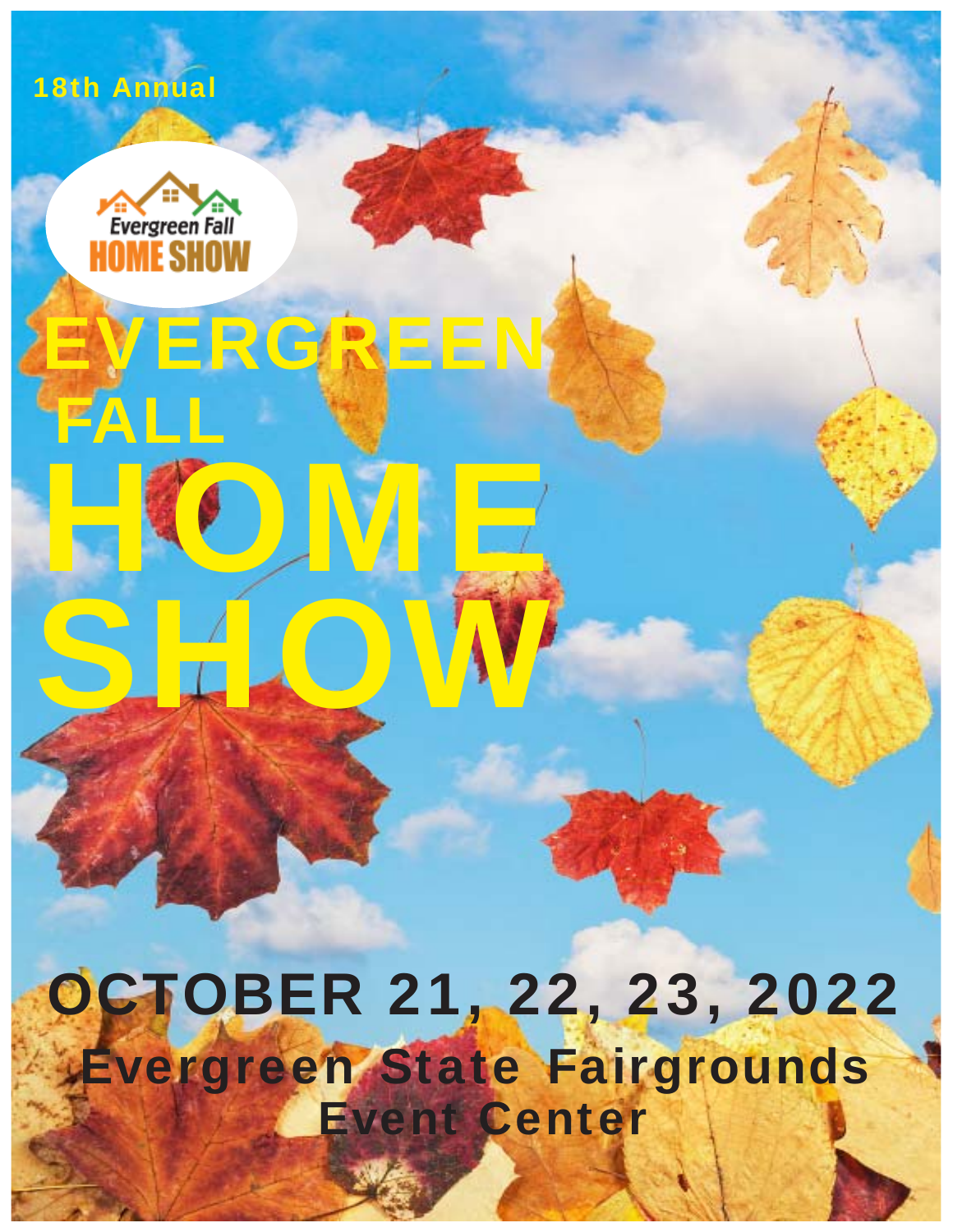## **REASONS TO EXHIBIT**

1. Unlike other areas of the Puget Sound region, Snohomish County is not over saturated with Home Shows, Remodeling Expos, etc. Tap into exclusive attendees that are not served by any other Event.

- 2. There is no other way to get direct face to face contact to thousands of Homeowners, and generate top quality leads with high closing rates. Set appointments directly at the Event for immediate sales.
- 3. With multiple yearly Events and over 42 years in the Industry, we are one of the largest Producers of Consumer Shows in the Northwest. This gives us a massive advantage in advertising purchasing power and ability to bring out the buyers.
- 4. Our Advertising Campaign will consist of Broadcast Television, OTT Media, Search Engine Adwords, Banner and Retargeting Ads, Print, Radio, Outdoor, and direct E-Mail Marketing, resulting in over 7 million Impressions.
- 5. Home Show Attendees are in the upper income band with a Primary Age of 35+, and over 90% are Homeowners.
	- 6. For the first time ever, Fall 2022 we will be able to offer Free Parking, which will lead to additional attendance, and a much more inviting Show experience for attendees.

*"We will continue to invest in this Event making sure it remains the largest Fall Home Show Event between Seattle and The Canadian Border"*



CONTACT BILL BRADLEY EVENT PRODUCER 206-248-8430 bbwestlake@seanet.com www.westlakepromo.com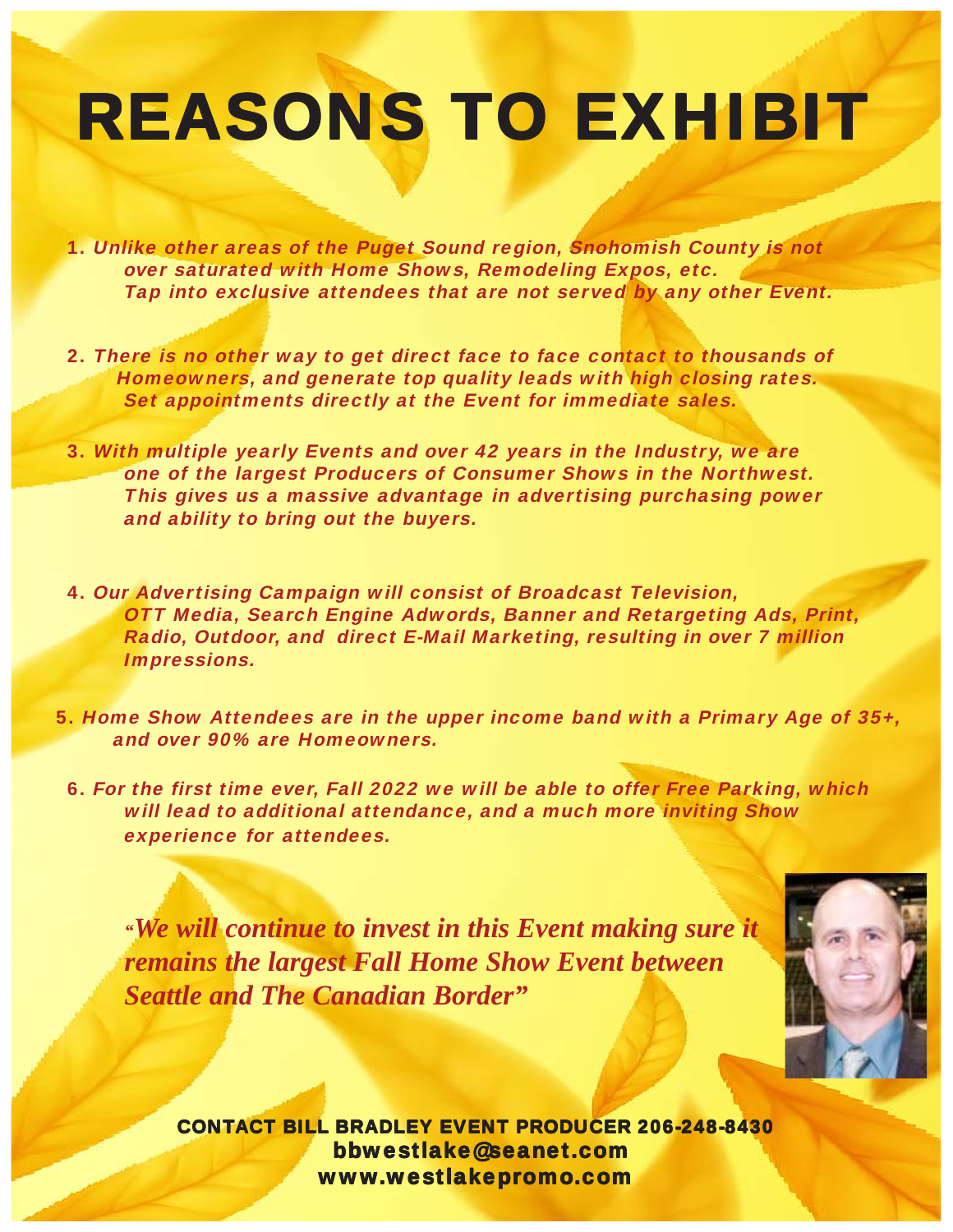